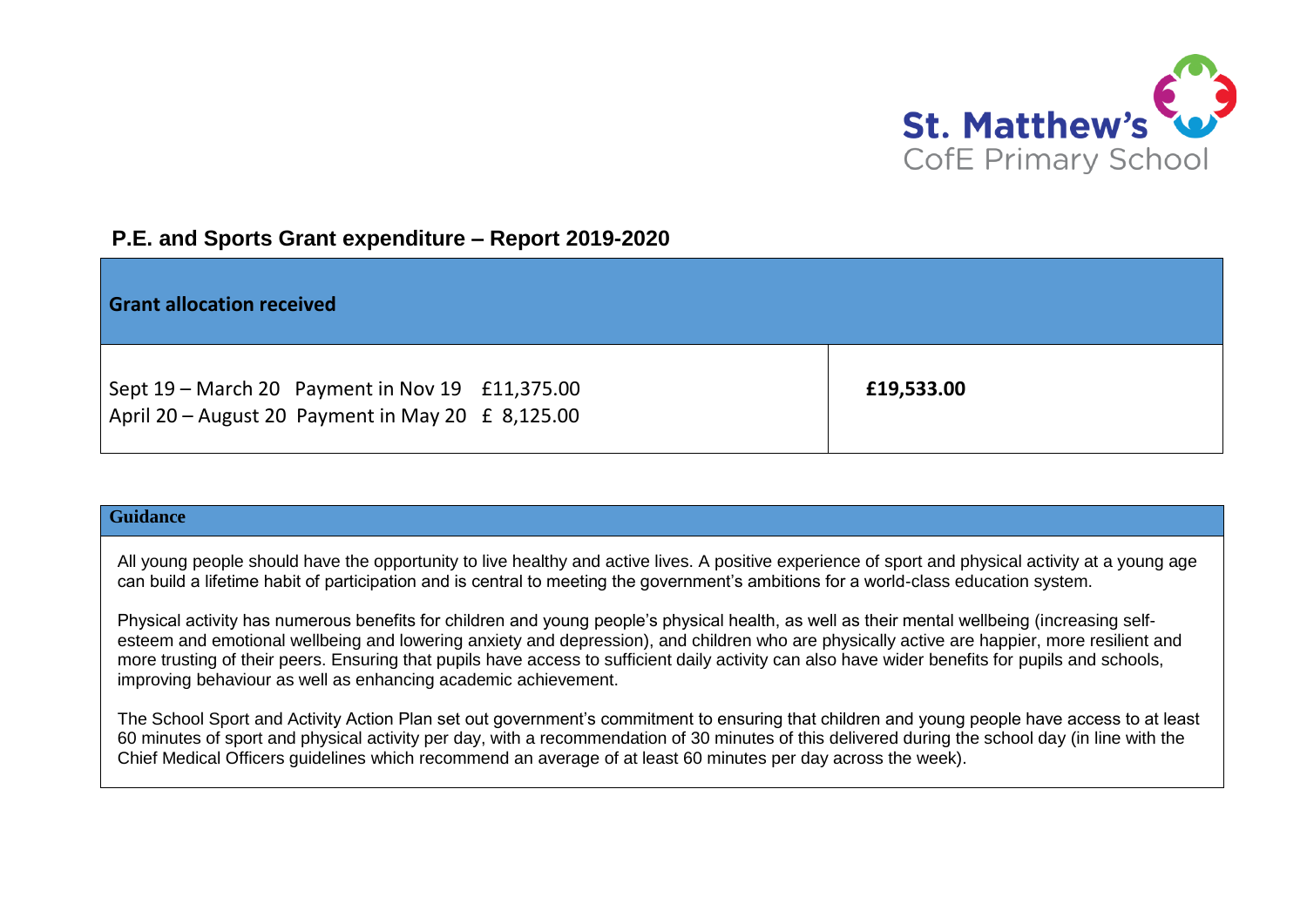

Schools with 17 or more eligible pupils receive £16,000 and an additional payment of £10 per pupil over 5. PE and Sport activity is currently limited within the restrictions imposed by COVID-19.

| <b>Use of PE and Sports Grant Funds</b>                                                                      |            |  |
|--------------------------------------------------------------------------------------------------------------|------------|--|
|                                                                                                              |            |  |
| <b>FUNDA for PE and Sports</b><br>2 full days a week                                                         | £13,680.00 |  |
| <b>School Games Affiliation</b>                                                                              | £150.00    |  |
| Release of staff to attend competitions and costings for Inter school<br>competitive events and certificates | £2,725.00  |  |
| Use of Mini bus to travel to competitions                                                                    | £1,000     |  |
| Additional afterschool clubs                                                                                 | £2030      |  |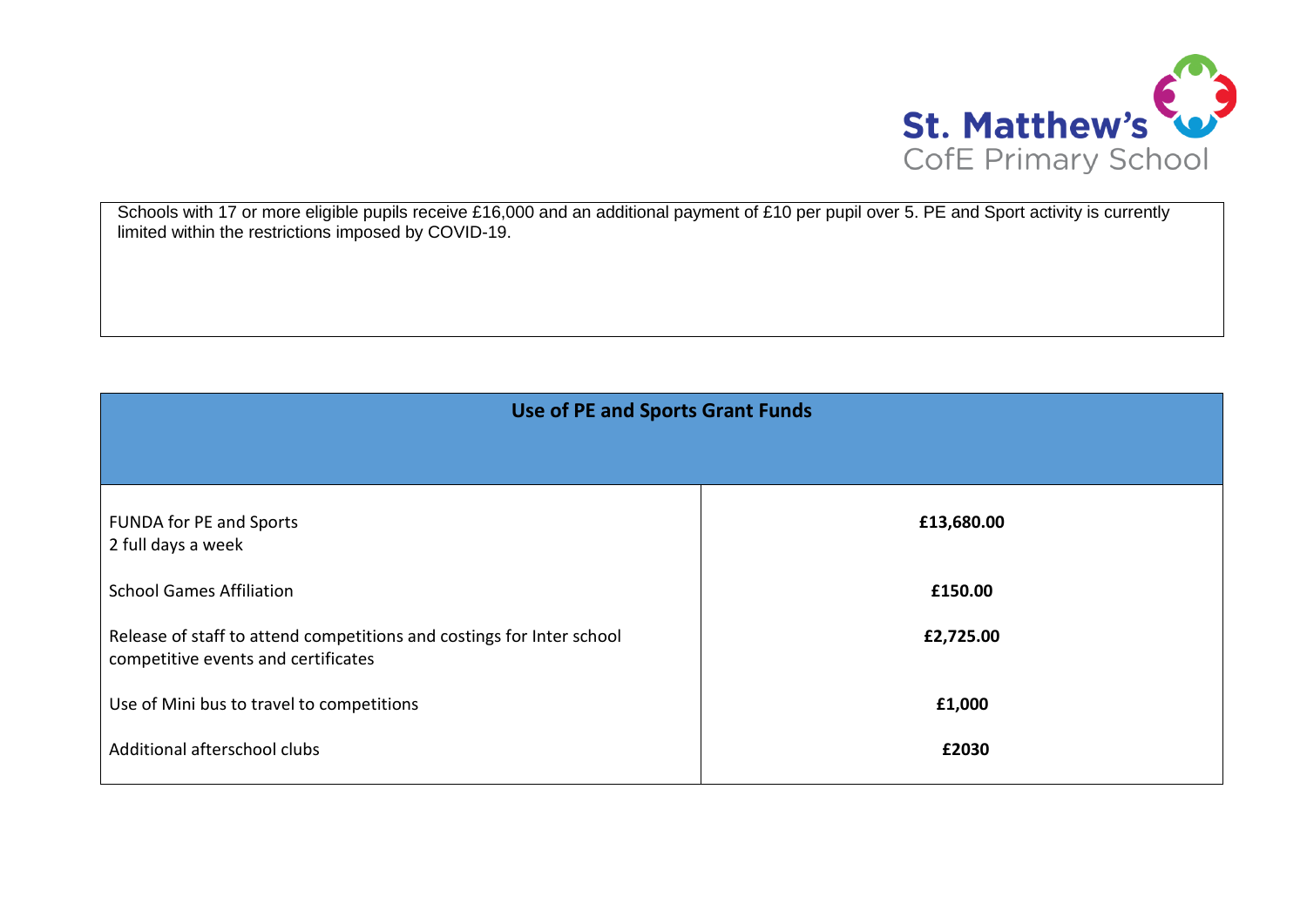

| Use of Funds                                                                                                                                                                                                                                                                                                                                                                                                                                                              | Key indicators for improvements                                                                                                                                                                                                                                                                                                                                                                                                                                                                                                                                                                                              |
|---------------------------------------------------------------------------------------------------------------------------------------------------------------------------------------------------------------------------------------------------------------------------------------------------------------------------------------------------------------------------------------------------------------------------------------------------------------------------|------------------------------------------------------------------------------------------------------------------------------------------------------------------------------------------------------------------------------------------------------------------------------------------------------------------------------------------------------------------------------------------------------------------------------------------------------------------------------------------------------------------------------------------------------------------------------------------------------------------------------|
| Schools must use the funding to make additional<br>and sustainable improvements to the quality of the<br>physical education (PE), physical activity and sport<br>they provide.<br>The PE and Sport Premium will be used to:<br>develop or add to the PE, physical activity<br>and sport that your school provides<br>build capacity and capability within the<br>school to ensure that improvements made<br>now will benefit pupils joining the school in<br>future years | Key indicators for improvement will be the engagement of all pupils in regular physical<br>activity, for example by:<br>providing targeted activities or support to involve and encourage the least active<br>children<br>encouraging active play during break times and lunchtimes<br>establishing, extending or funding attendance of school sport clubs and activities<br>and holiday clubs, or broadening the variety offered<br>raising attainment in primary school swimming to meet requirements of the<br>national curriculum before the end of key stage 2. Every child should leave<br>primary school able to swim |

| <b>Planned Expenditure</b>                                                                  |                                                                            |                                                      |              |
|---------------------------------------------------------------------------------------------|----------------------------------------------------------------------------|------------------------------------------------------|--------------|
| Use of qualified sports coach to support delivery of PE across school                       |                                                                            |                                                      |              |
| Providing targeted activities or support to involve and encourage the least active children |                                                                            |                                                      |              |
| Encouraging active play during break times and lunchtimes                                   |                                                                            |                                                      |              |
| Desired outcome                                                                             | Chosen Approach                                                            | Impact                                               | % of Funding |
| <b>FUNDA</b>                                                                                |                                                                            | Staff felt supported in the delivery of PE and   70% |              |
|                                                                                             | Providing qualified coach to Staff to be supported by a qualified coach in | enjoyed the on-going CPD from the coach.             |              |
| support delivery of PE across all one PE session per week                                   |                                                                            | The schemes of work raised the quality of            |              |
| <b>Key Stages</b>                                                                           | On-going CPD through these sessions                                        | delivery during the second session of PE             |              |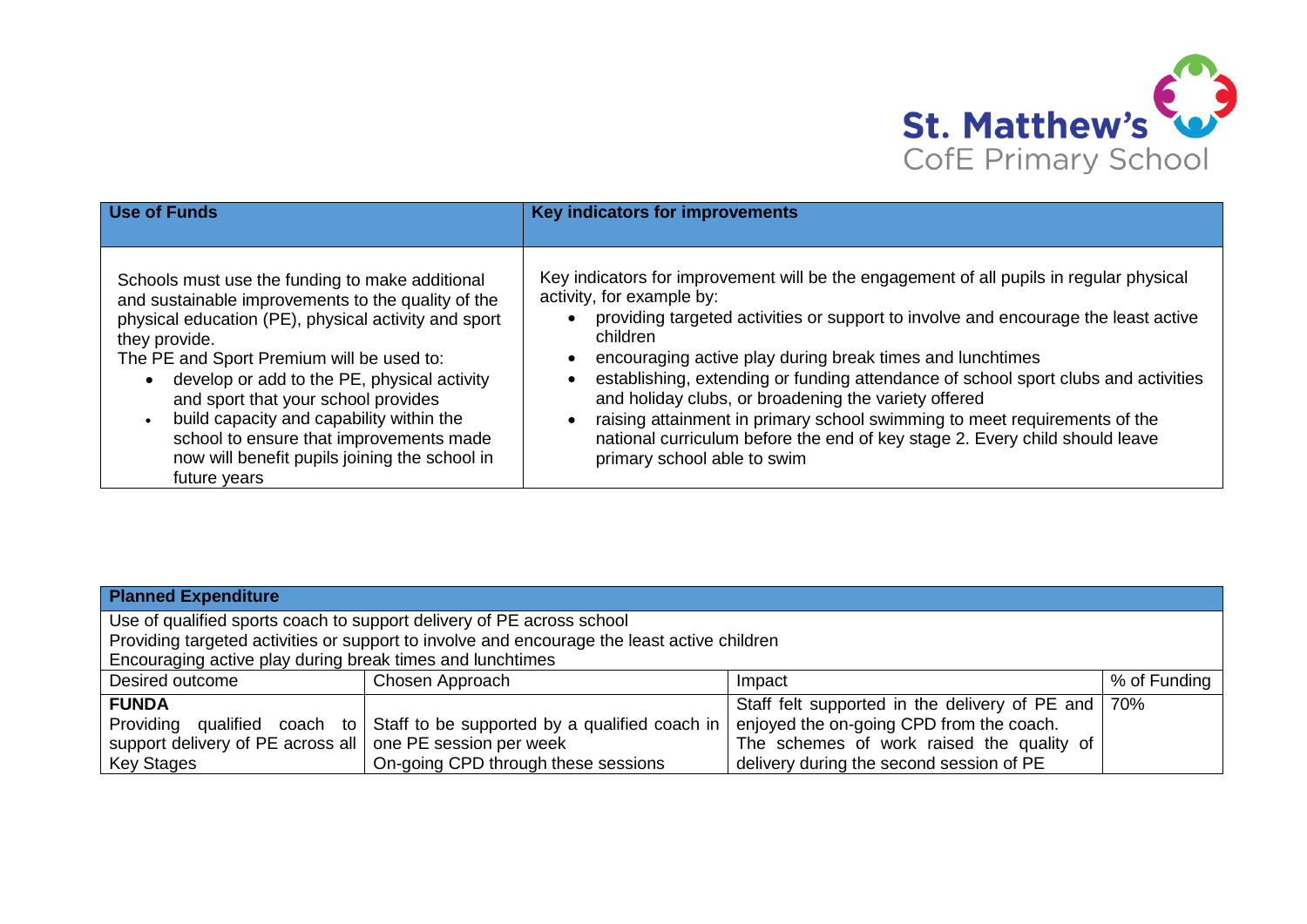

| Provide detailed schemes of<br>work to support the delivery of<br><b>PE</b><br>To focus on fun and active<br>sessions to engage the least<br>active children | High quality schemes of work accessible to all<br>staff for other PE sessions<br>PE sessions to focus on Fun and physical<br>activity to engage all children                                                                                                                                                                                                        | Children enjoyed the fun approach to PE<br>sessions and were fully engaged in all sessions.<br>The fitness sessions increased activity and<br>improved the health of all pupils.                                                                                                                                                                                                                                                         |     |
|--------------------------------------------------------------------------------------------------------------------------------------------------------------|---------------------------------------------------------------------------------------------------------------------------------------------------------------------------------------------------------------------------------------------------------------------------------------------------------------------------------------------------------------------|------------------------------------------------------------------------------------------------------------------------------------------------------------------------------------------------------------------------------------------------------------------------------------------------------------------------------------------------------------------------------------------------------------------------------------------|-----|
| Profile of PE and Sport is raised<br>across the school                                                                                                       | Actively<br>encourage pupils to take<br>on<br>leadership or volunteer roles that support the<br>delivery of sport and physical activity within the<br>school - such as 'sport leader'<br>embedding physical activity into the school<br>day through encouraging active travel to and<br>from school, active break times and holding<br>active lessons and teaching. | Funda encouraged play leaders to encourage<br>more physical activity at playtimes.<br>Through external providers, children were<br>encouraged to participate in Bikeability, Level 1<br>and $2.$<br>Walk to school plan encouraged parents to walk<br>all children to school. The numbers taking part<br>in this scheme have improved as a result of the<br>reward scheme.                                                               | 14% |
| Broader experience of a range of<br>sports and activities offered to all<br>pupils                                                                           | Installation of KS1 playground equipment<br>External specialist coaches - Fencing<br>Bikeability Level 1 and 2 Training<br>Virtual Games (Sports Hall Athletics and<br>Dance).                                                                                                                                                                                      | Throughout the year, external coaches, e.g.<br>fencing enhanced the already positive attitudes<br>towards a healthy lifestyle.<br>Bikeability was a success and children received<br>their Level 1 and 2 training.<br>During the lockdown we took part in the Virtual<br>Games mark keeping children active in school<br>and at home. A popular resource was the<br>sharing of the Funda interactive sessions and<br>Joe Wicks sessions. | 14% |